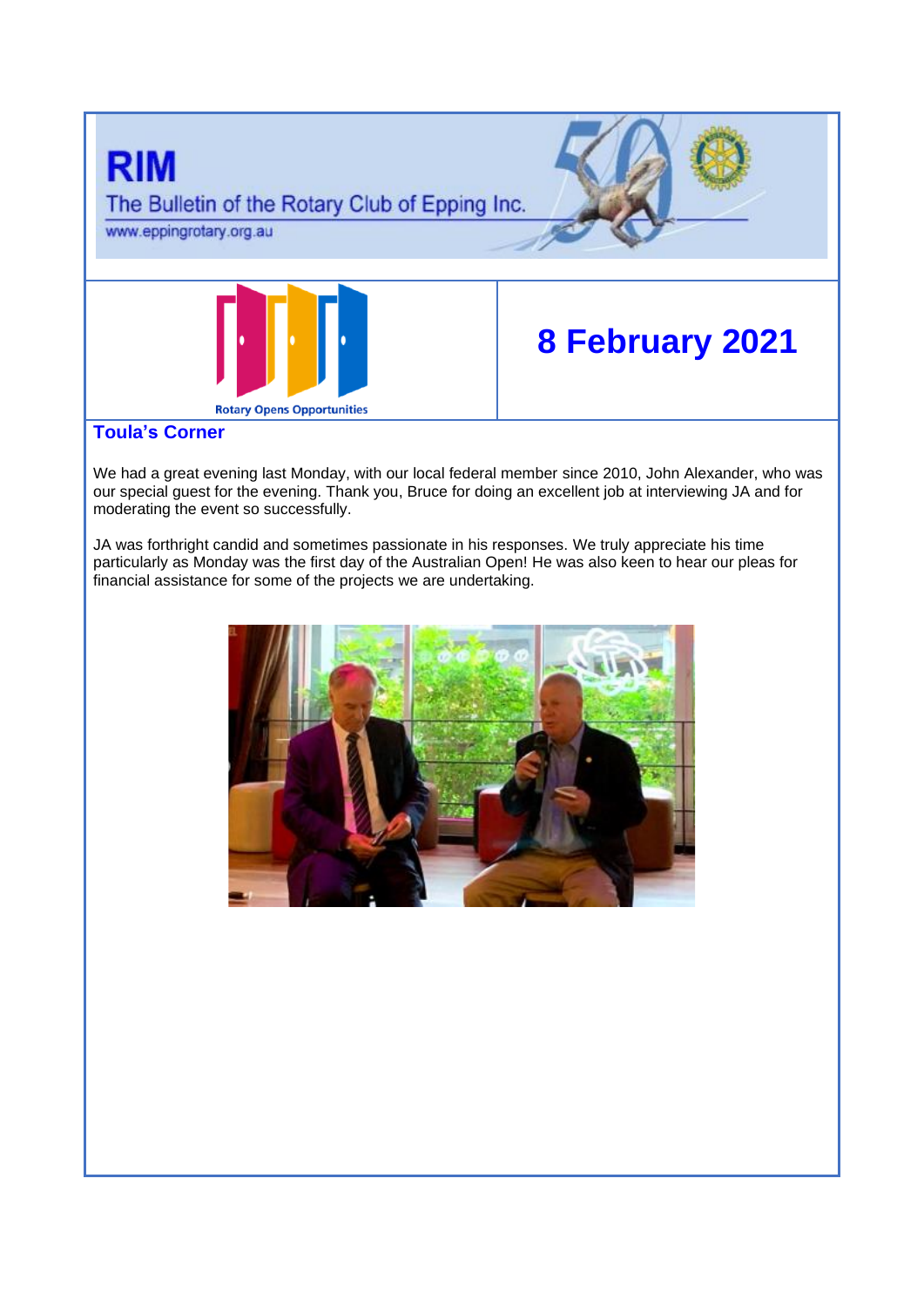| <b>What's coming up</b> |                                |               |                                           |
|-------------------------|--------------------------------|---------------|-------------------------------------------|
|                         | <b>Rotary Club of Epping</b>   |               |                                           |
|                         | Monday Night Program 2020-2021 |               |                                           |
|                         | Date                           | Venue         | <b>Speaker</b>                            |
|                         | Monday, 15 February 2021       | Hotel, Epping | Trevor Fulton, Streetwork<br>0458 801 416 |
|                         | Monday, 22 February 2021       | Hotel, Epping | Rosen Kiat, Cardiologist                  |
|                         | Monday, 1 March 2021           | Hotel, Epping | lAGM<br>Club Night                        |
|                         | Sunday, 7 March 2021           |               | <b>CLEANUP AUSTRALIA DAY</b>              |

## **Next Monday**

we look forward to hearing from a local resident, Trevor Fulton who is a StreetWork volunteer. Moderated by John Fenessy, Trevor will tell us about his work in the Advocacy arm of the organisation.

**StreetWork** is a non-denominational, for-purpose, community organisation working with 'at risk' young people affected by crime, mental health issues, violence, destructive relationships, social isolation, homelessness, those disengaged from school or with poor employment opportunities and those impacted by alcohol and substance abuse, to turn their lives around. The organisation supports vulnerable young people and helps them turn their lives around. For more information, please visit <https://www.streetwork.org.au/>

#### **Join us at the pub 6:00 for 6:30 start**

### **Wine Sales**

After last week's Rim, 25% of our remaining wines have been ordered and delivered, leaving 15 dozen. Some varieties are getting very low, so if you'd like some please contact me ASAP.

Feel free to come to my place at 60 Dryden Avenue, Carlingford to collect or contact me and I can arrange delivery on a Thursday walk, Monday meeting, driving near your place etc. \$140 per dozen, \$75 for 6 bottles and \$40 for 3 bottles.

**Cheers Bruce**

### **Member News**

#### **Bob Nash**.

Bob has just had some skin cancers removed and it appears successful, Bob will be having a hip replacement; his second.

I guess after 52 years in Rotary one can expect a few problems. Best wishes Bob; you are very special to us.

#### **Narelle Barker.**

Narelle has been visiting her elderly Mum in Adelaide. She's a great daughter and has chalked up 5,500 km driving to her Mum's aged care facility, taking her out etc.

Narelle hopes to return at the end of February before returning to Adelaide end March.

## **Bruce**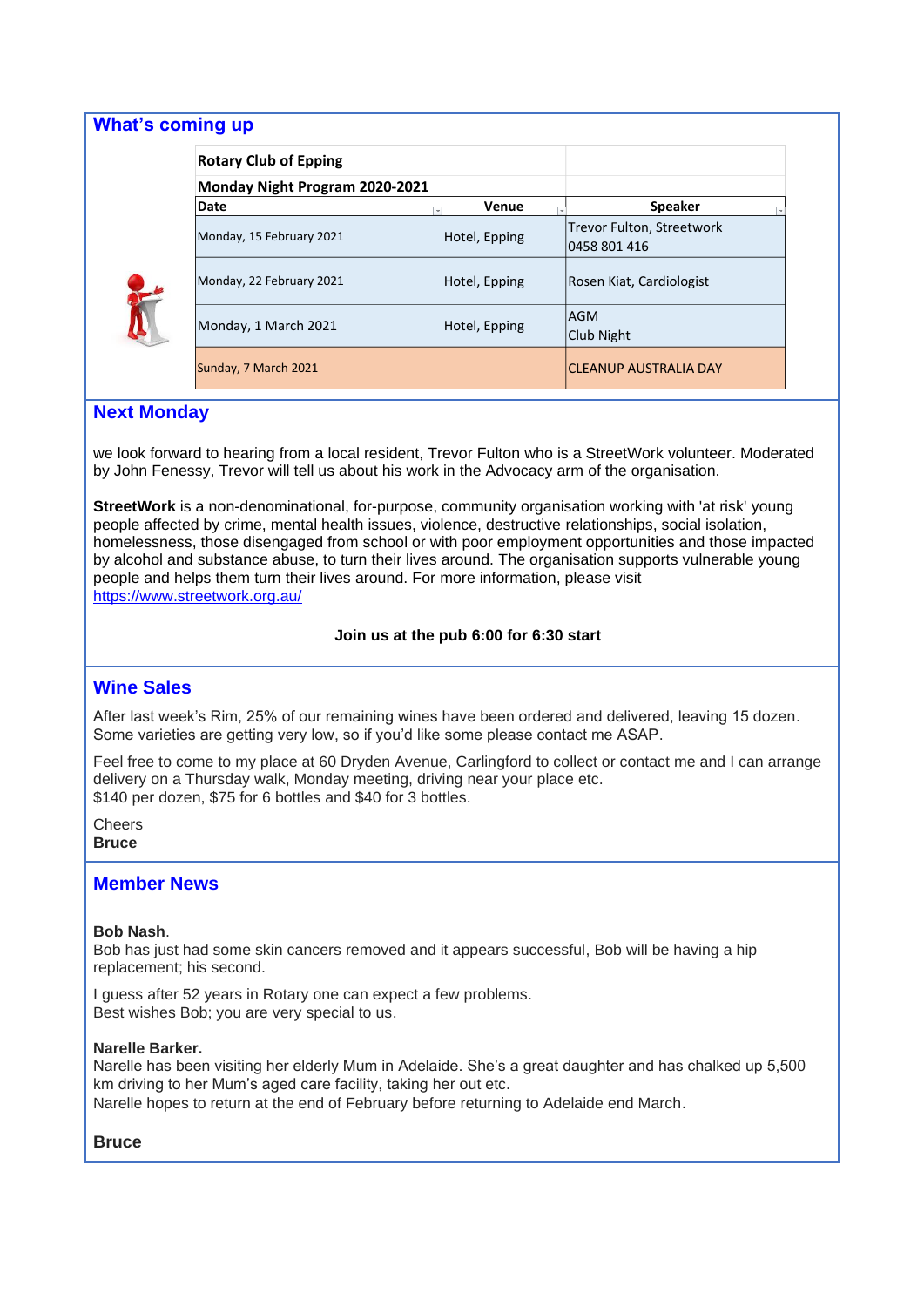# **Community Service – North Epping Public School**

The Community Garden team had the first meeting at Epping North Primary with the principal and grounds man to look at the site and plan the next stage of development. It is a very exciting project that will include Rotarians, teachers, parents and students from the school and

senior citizens from the suburb.

I will give you updates as the project develops.

## **Peter Garrard**

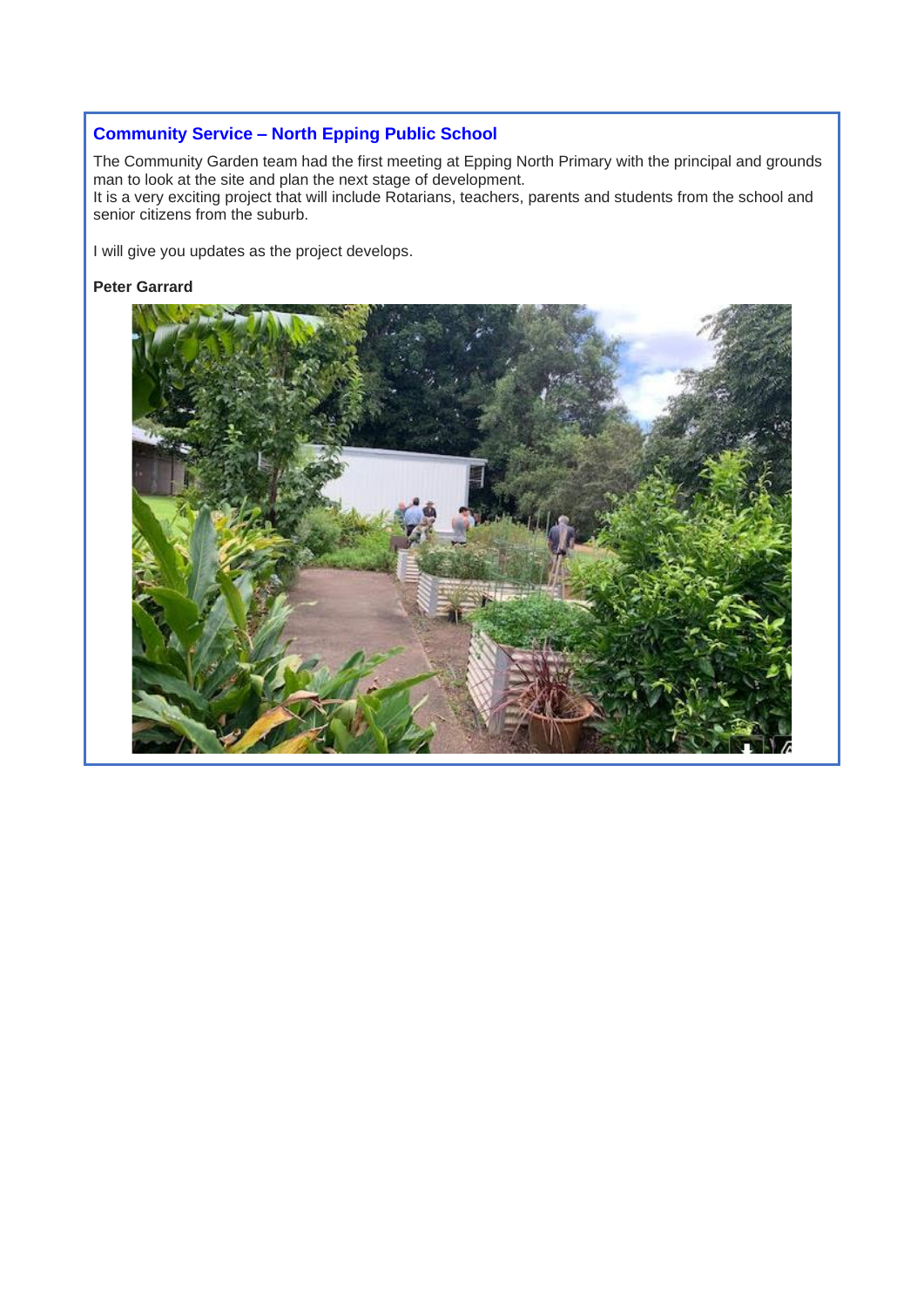

# **Clean-Up Australia Day**



Epping Rotary is back in business for Clean-Up Australia Day on Sunday March 7<sup>th</sup>. We have registered our usual site on Terrys Creek and nominated a fairly relaxed two hours of Clean-Up from 9.30 am until 11.30 when we will stop for refreshments and storytelling.

Ian Bittner and Robert Tosswill will be the organisers this year. Please put this activity on your

Calendars. Further information will be provided at our Monday night meetings.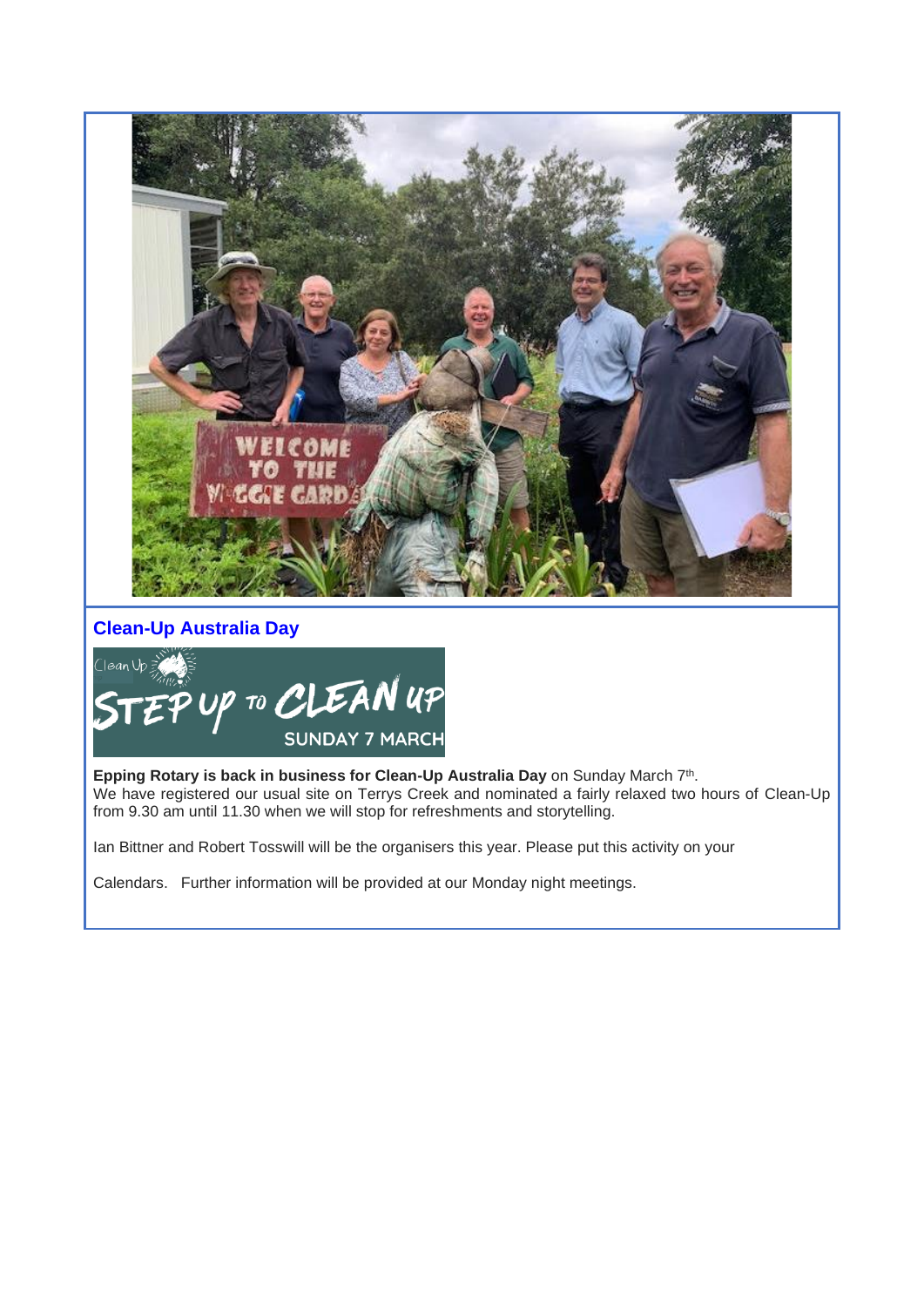

## **DG David's Editorial for February**

Hello fellow Rotarians and friends!

I would like to tell you the story of **Neil Van Dine** who moved to Haiti 31 years ago with plans to start a school. He thought he would stay for 12 to 18 months. He is still there today and not only did he start that school but also has been involved in reafforestation work, taught farmers about erosion control, started a seed bank, distributed solar ovens, and provided wells to communities in need of water. He now runs, with the help of Rotary, a non-profit, Haiti Outreach program, called **HANWASH** to provide clean water to households in the poorest country in the world, Haiti.

Why, you ask, am I telling you about Neil? Well, his dedication to humanitarian service made him a perfect candidate for Rotary, but time commitments of membership got in the way for many, many years.

"My work takes me all over the country, so I couldn't make meetings each week," he explained. But he had always networked with Rotarians and Rotary clubs, and as a presenter at the Rotary International Convention in Atlanta in 2017, he attended the World Water Summit organised by **(WASH)** Water, Sanitation and Hygiene Rotary Action Group, where he heard about the **WASH E-Club** and because freshwater distribution was his passion. Neil decided to join on the spot. The WASH membership spans from New Zealand, Australia, to Mexico the USA and Canada to Europe, Africa, and numerous other countries all over the world. There are thousands of people out there, in exactly the same situation as Neil Van Dine not being able to commit, or not wanting to commit to regular club meetings. Some have the same passion for service in being able to supply fresh drinkable water to everyone and others have their own passionate projects. The WASH E-Club or any of the other of the non-traditional Rotary clubs are a great fit for those young or old professionals, because they have no meals, the dues are less expensive, members can log on from anywhere in the world, and the time commitment are manageable.

There are many Rotary Action Groups like, Literacy, Malaria, Endangered Species Health Education and Wellness just to name a few and most have a E Clubs attached, so if you are interested or know someone with a passion, look them up: [actiongroups@rotary.org](mailto:actiongroups@rotary.org)

Neil's story is not an unusual one. We all know people out there who are doing, or want to do, great community service work, but for one reason or another do not want to join our Rotary Clubs. Do not let them just slip away as Rotary, and the world needs people just like them.

**(Here's a thought),** why not look at starting or recommending them to a club style that suits them, not only now, but in the future. We owe it to them to introduce them to Rotary, not only for what they can offer us, but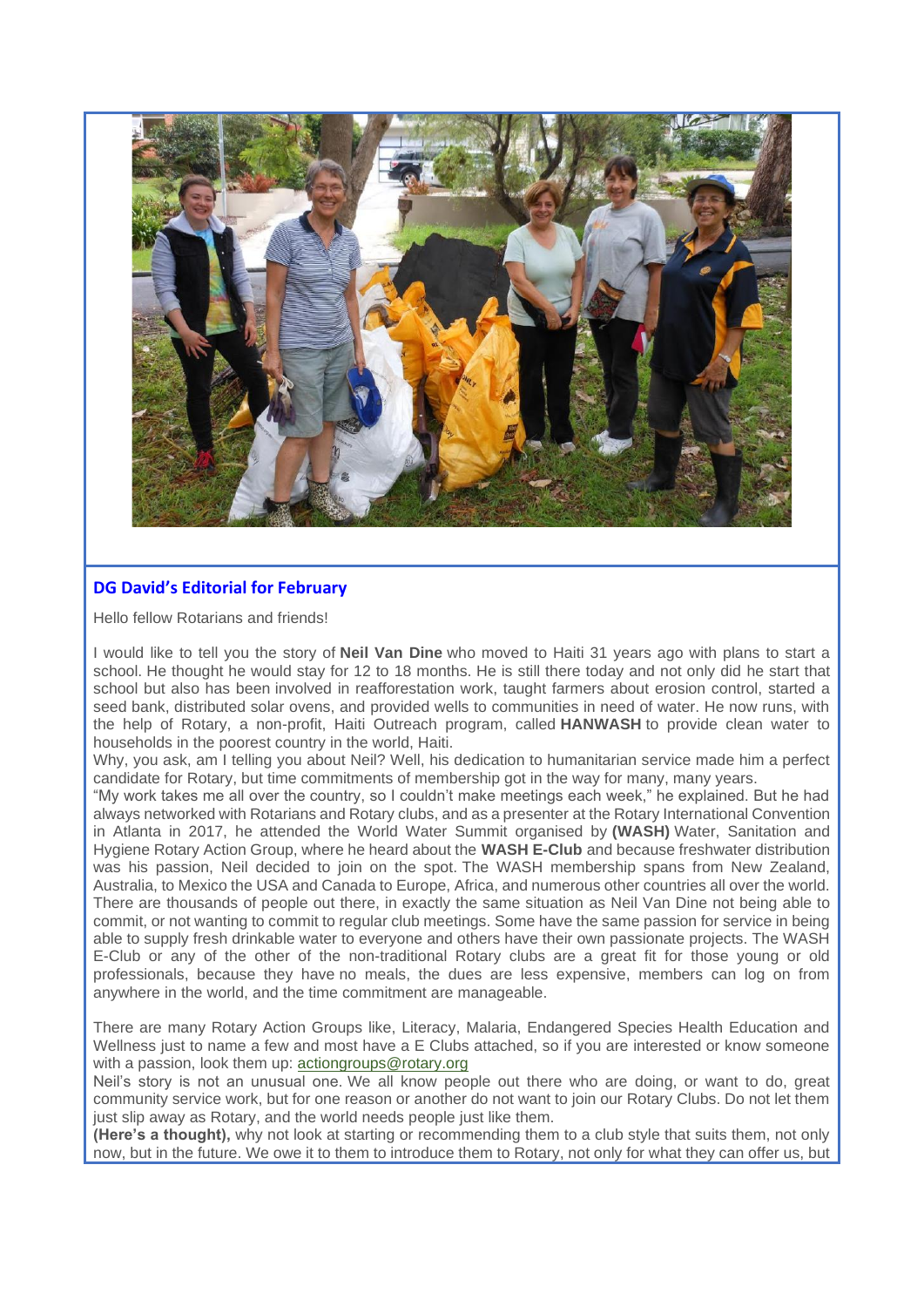what Rotary can offer them, and their passion, no matter what it might be. Many Rotarians have joined Rotary, because of a project they were passionate about, and their local Rotary club took it on as one of their projects. Almost every project we do or have done in the past, whether it is local, in Australia, or international, has been suggested by one or two people wanting to make a difference in the world.

I have asked many of our new Rotary members the reason why they joined, and some of the following responses came to light:

- **Have found they have more time.**
- **Wanted to give back to the community.**
- **Recently retired or cut back on their work.**
- **Wanted to feel more connected with the community.**
- **Have been a Friend of Rotary and wanted to convert to membership.**
- **Have found that COVID has highlighted the need for connection and community.**
- **Various combinations of these factors.**

It is likely that other members of the community have similar thoughts and circumstances but may not be sufficiently aware of Rotary and the full extent of its work. Interestingly, none of the new members mentioned that he or she had joined because of a particular global issue, such as eliminating Polio, or malaria, disaster relief, improving lives in lesser-developed communities or for refugees; or local challenges, such as reducing homelessness, suicide, or family violence.

How should we go about identifying prospective members and familiarise them with what Rotary does for mankind?

One way we could do this is for experienced Rotarians to seek out opportunities to present to community groups such as:

- **Local Government Councils**
- Welfare agencies
- School communities (especially Parents and Friends Associations)
- Sporting Clubs
- Traders' Associations
- Church groups
- Hospitals

We could also provide Rotary literature (Rotary Down Under magazine) to these organisations and place them in the waiting rooms of doctors, dentists, and other professional services!

Let's all get cracking! And as I have always said, all we have to do is, **"Ask. Ask. Ask".** Perhaps for existing members we should also add "Nurture. Nurture. Nurture."

All Rotarians should contribute to these efforts…the great work of Rotary depends on it! And when we do get members, give them a club that suits them not suits you.

District 9685 Governor 2020-2021 **David Clark**

## **New Rotary theme**

**"Serve to Change Lives"** - the Rotary International theme for 2021-22